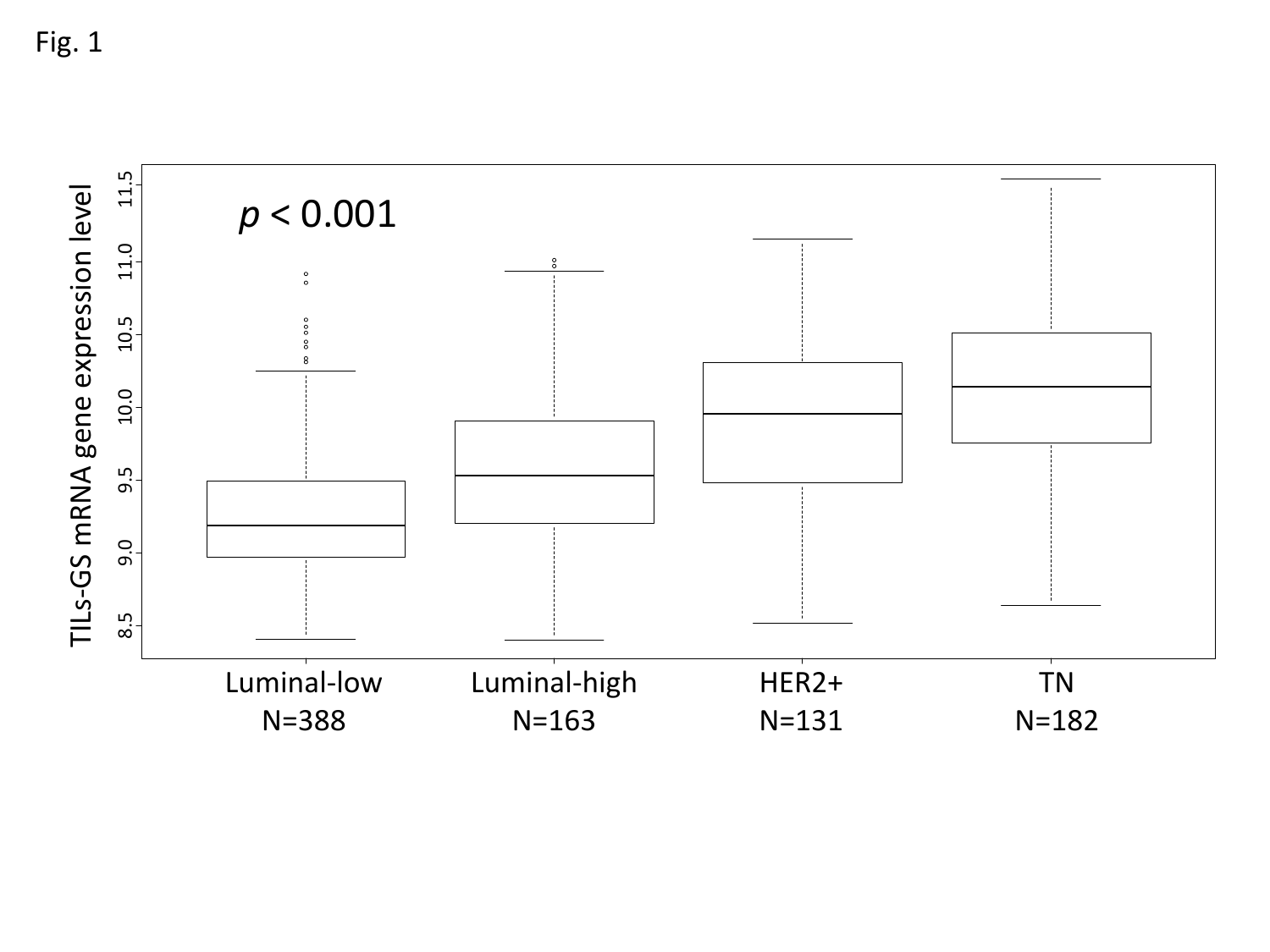Fig. 2

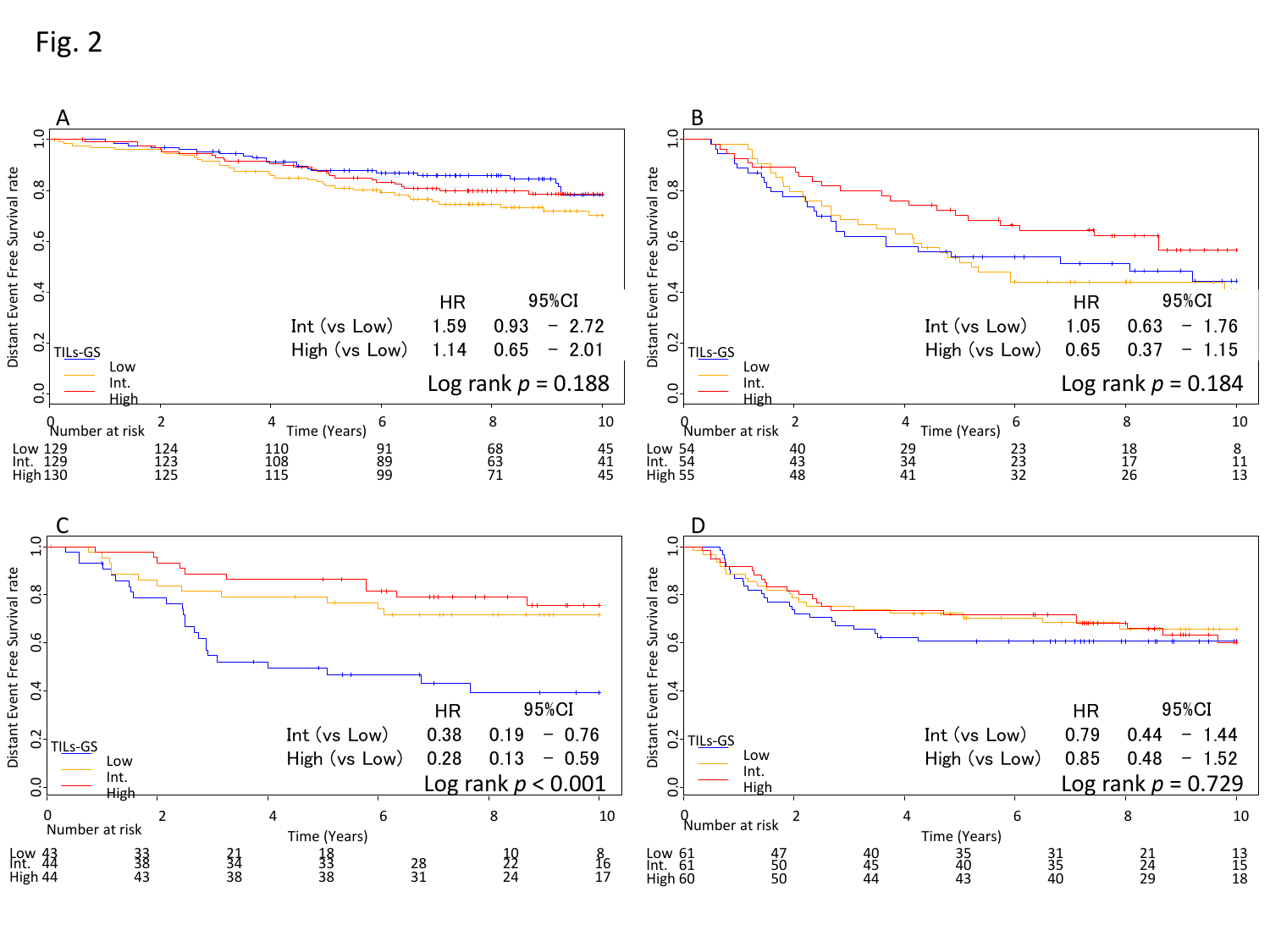Fig. 3

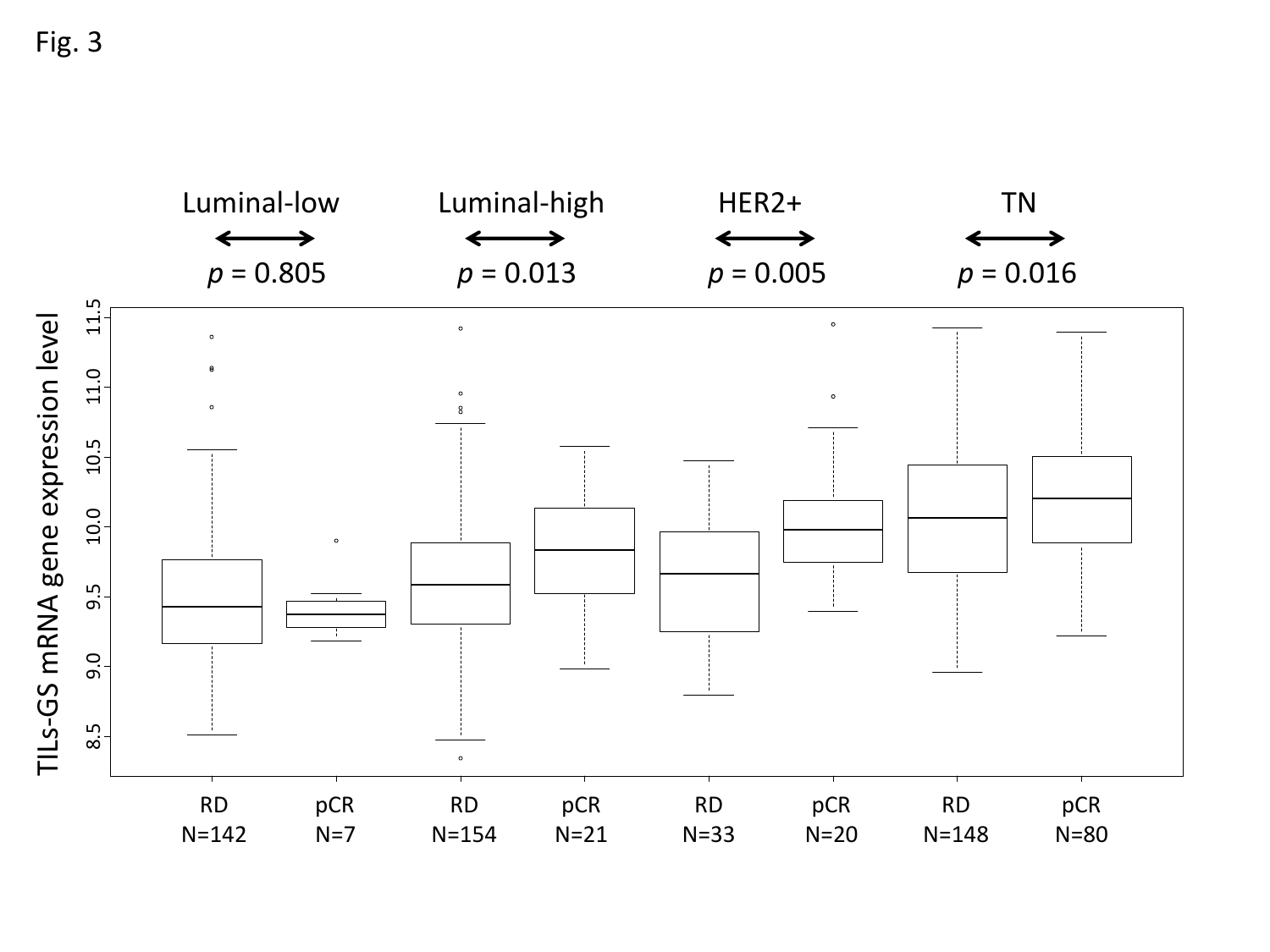Table 1 Logistic regression analysis for pCR in the anthracycline and taxane containing data set\*

|                     | Univariate |               |         | Multivariate |               |           |
|---------------------|------------|---------------|---------|--------------|---------------|-----------|
|                     | 0R         | 95% CI        | D       | <b>OR</b>    | 95% CI        | р         |
| Tumor size          | 0.83       | $0.68 - 1.01$ | 0.058   | 0.78         | $0.62 - 0.97$ | 0.029     |
| Node status         | 1.02       | $0.82 - 1.25$ | 0.888   | <b>NE</b>    | NE.           | <b>NE</b> |
| Grade               | 3.44       | $2.24 - 5.56$ | < 0.001 | 1.94         | $1.22 - 3.23$ | 0.008     |
| Age                 | 0.99       | $0.97 - 1.01$ | 0.343   | <b>NE</b>    | <b>NE</b>     | NE.       |
| $ER+ (vs. ER-)$     | 0.20       | $0.13 - 0.30$ | < 0.001 | 0.34         | $0.20 - 0.56$ | < 0.001   |
| $HER2+ (vs. HER2-)$ | 2.49       | $1.35 - 4.47$ | 0.003   | 2.18         | $1.09 - 4.28$ | 0.020     |
| TILs-GS             | 3.50       | $2.43 - 5.13$ | < 0.001 | 2.02         | $1.30 - 3.14$ | 0.025     |

\*pCR: pthological complete response; OR: Odds ratio; CI: Confidence interval; ER: Estrogen receptor; HER2: Human epidermal growth factor receptor 2.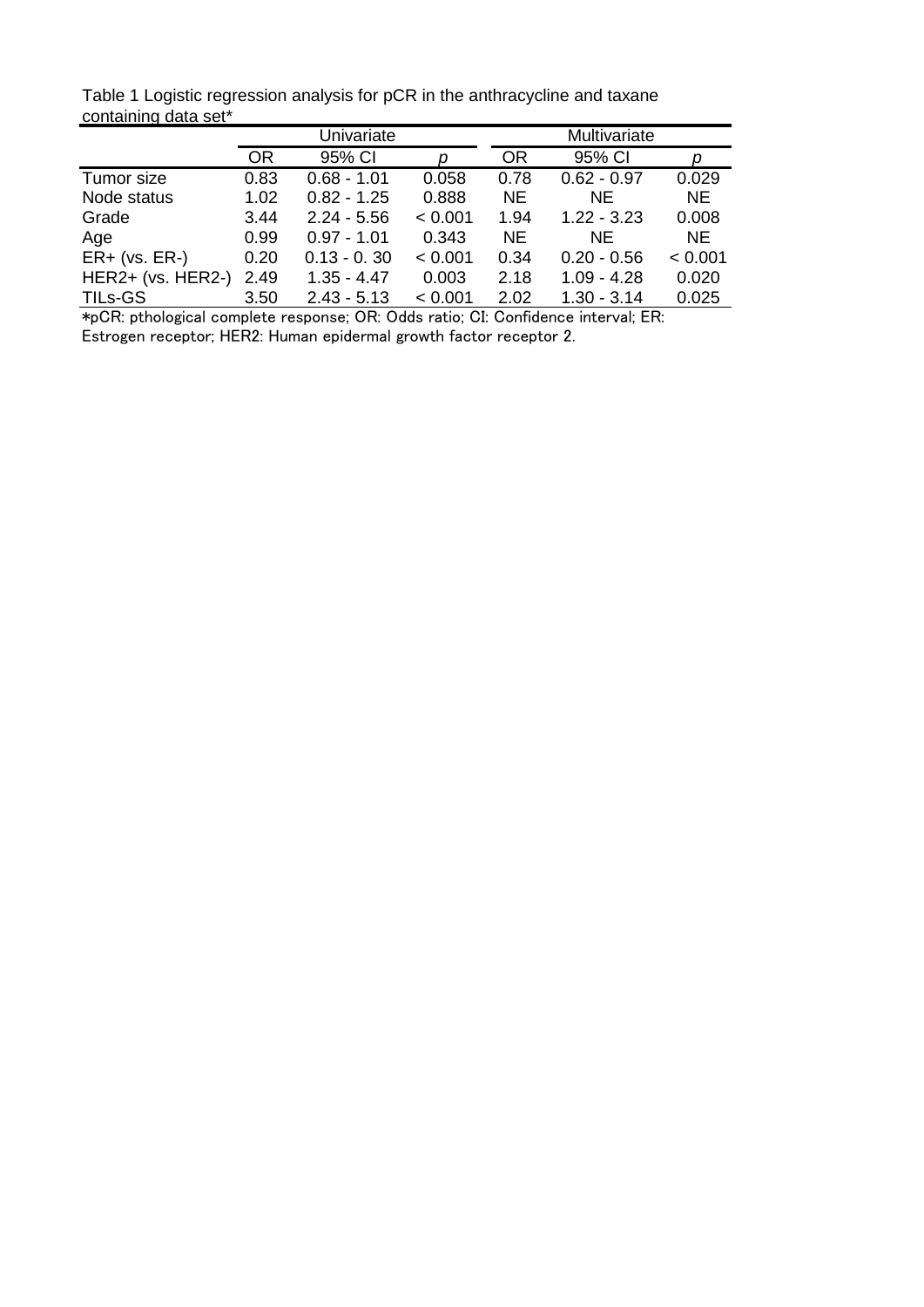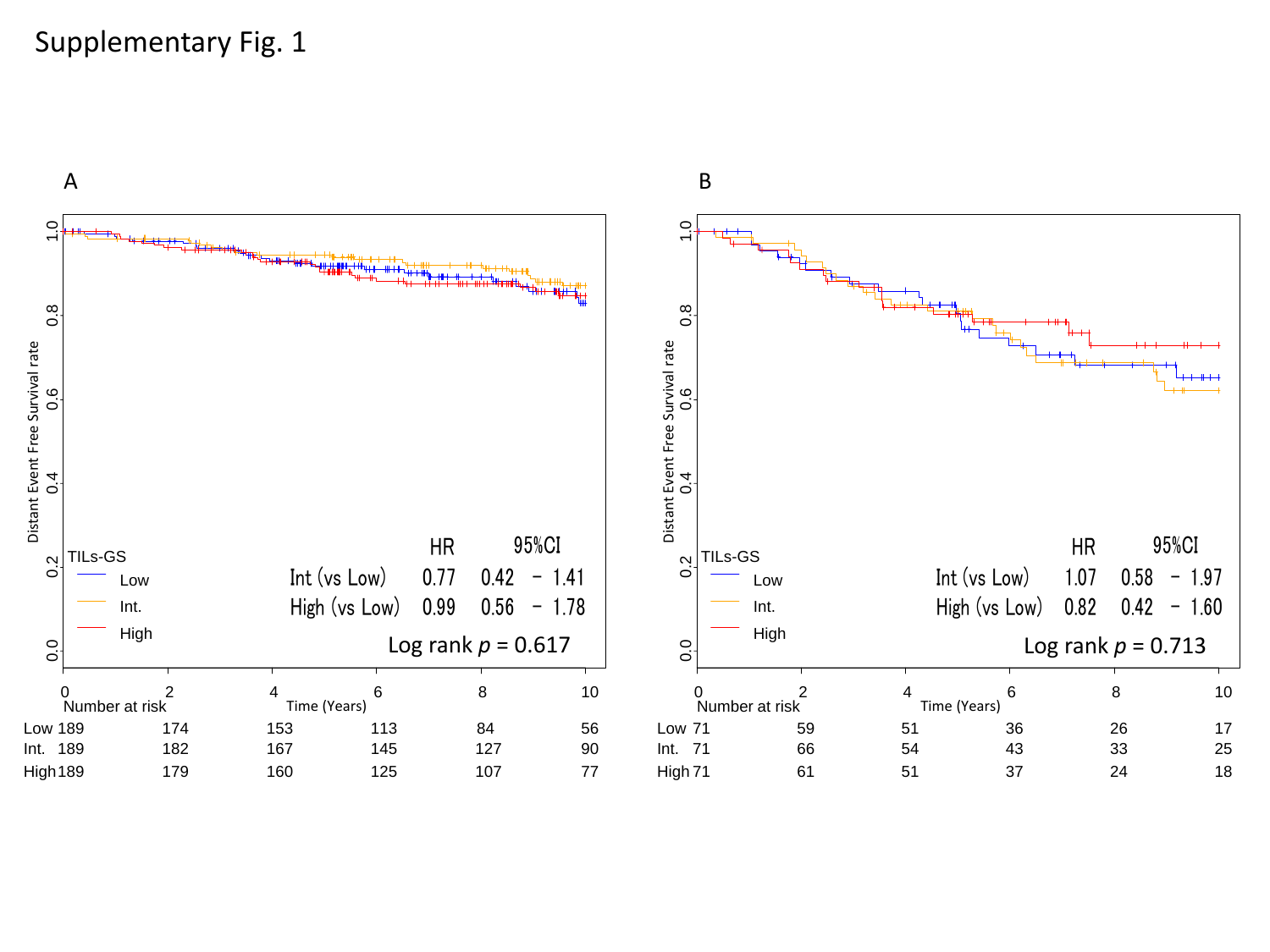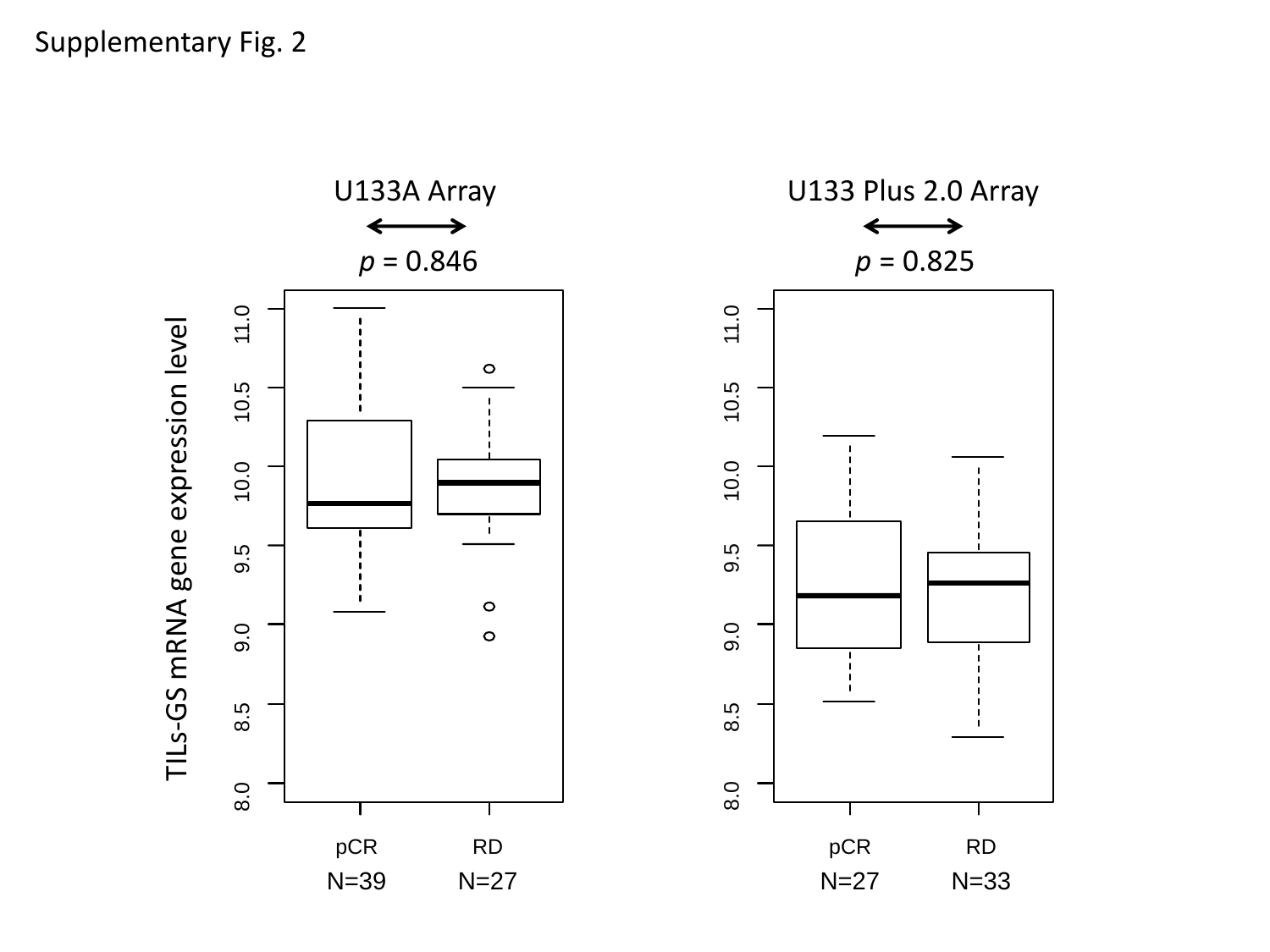Supplementary Table 1 Genes differentially overexpressed in IHC-TILs score 2 compared to score 0 ( $\rho$ 

| Symbol            | ProbeSet   | Name                                                            |
|-------------------|------------|-----------------------------------------------------------------|
| <b>ICOS</b>       | 34607_at   | inducible T-cell co-stimulator                                  |
| SEL1L3            | 41585_at   | sel-1 suppressor of lin-12-like 3 (C. elegans)                  |
| IL7R              | 1370_at    | interleukin 7 receptor                                          |
| TCF7              | 32649_at   | transcription factor 7 (T-cell specific, HMG-box)               |
| <b>CENPA</b>      | 527_at     | centromere protein A                                            |
| IDO1              | 36804_at   | indoleamine 2,3-dioxygenase 1                                   |
| <b>PAPOLA</b>     | 34855 at   | poly(A) polymerase alpha                                        |
| <b>SELL</b>       | 245_at     | selectin L                                                      |
| LAMP3             | 37168_at   | lysosomal-associated membrane protein 3                         |
| CD <sub>53</sub>  | 38378_at   | CD53 molecule                                                   |
| HSPA8             | 33820_g_at | heat shock 70kDa protein 8                                      |
| MSL3              | 37974_at   | male-specific lethal 3 homolog (Drosophila)                     |
| CKS <sub>2</sub>  | 40690_at   | CDC28 protein kinase regulatory subunit 2                       |
| TTK.              | 572_at     | TTK protein kinase                                              |
| <b>LCK</b>        | 2059_s_at  | lymphocyte-specific protein tyrosine kinase                     |
| WARS              | 38121_at   | tryptophanyl-tRNA synthetase                                    |
| PSME <sub>2</sub> | 41171_at   | proteasome (prosome, macropain) activator subunit 2 (PA28 beta) |
| TCP1              | 34791_at   | t-complex 1                                                     |
| MCM <sub>6</sub>  | 40117_at   | minichromosome maintenance complex component 6                  |
| HLA-DOB           | 38570_at   | major histocompatibility complex, class II, DO beta             |
| LCP <sub>1</sub>  | 37023_at   | lymphocyte cytosolic protein 1 (L-plastin)                      |
| TXN               | 36992_at   | thioredoxin                                                     |
|                   |            |                                                                 |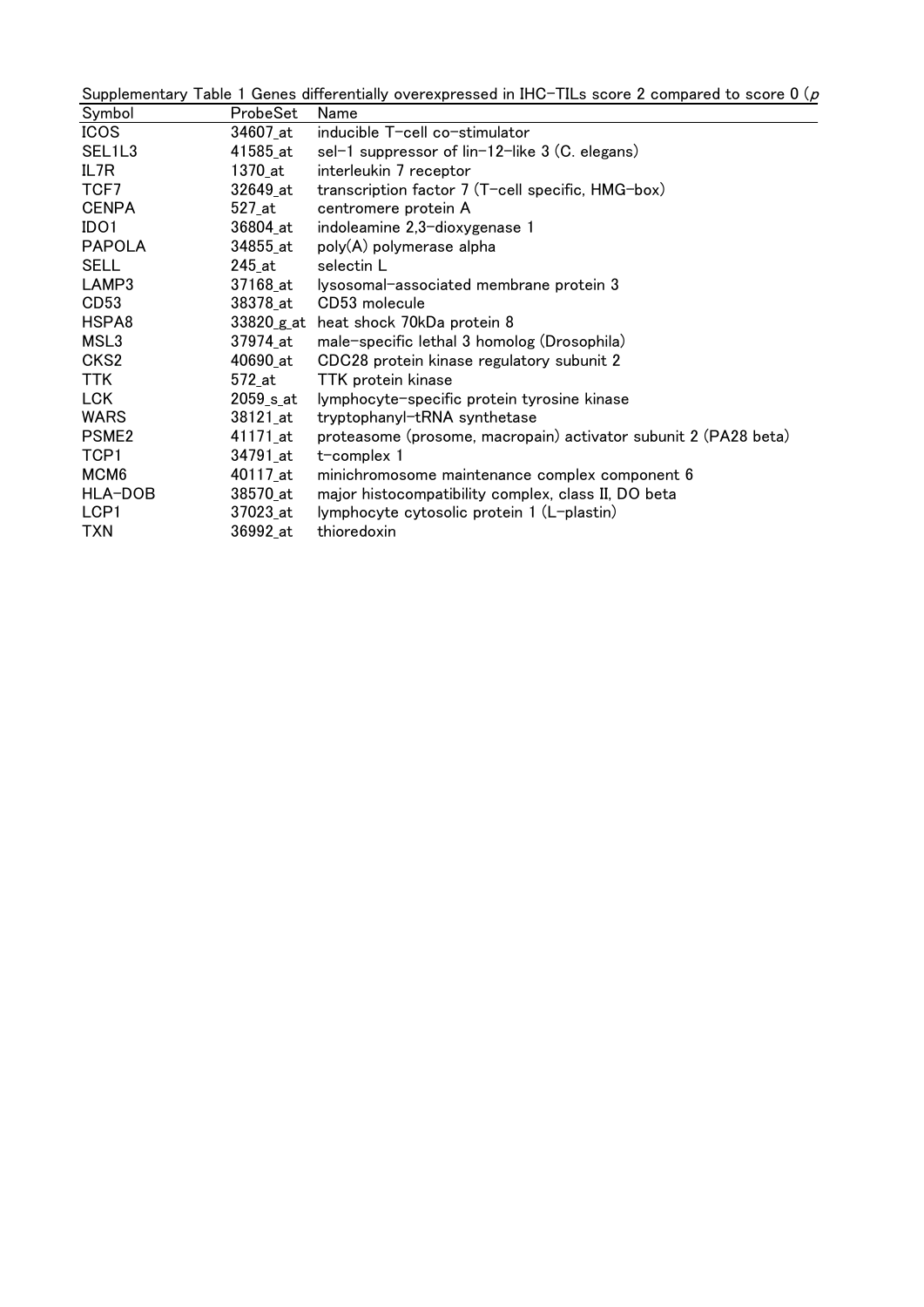$< 0.001$ )

| Parametric p-value | Geom mean of intensities in IHC-TILs score 2 |
|--------------------|----------------------------------------------|
| $1.20E - 06$       | 194.91                                       |
| $1.04E - 05$       | 546.41                                       |
| $3.93E - 05$       | 851.31                                       |
| $5.81E - 05$       | 253.91                                       |
| $8.39E - 05$       | 548.58                                       |
| $9.97E - 05$       | 811.89                                       |
| 0.0001827          | 640.02                                       |
| 0.0002315          | 432.4                                        |
| 0.0002509          | 474.64                                       |
| 0.0004345          | 1510.13                                      |
| 0.0004458          | 18203.38                                     |
| 0.0005045          | 374.07                                       |
| 0.0005084          | 1205.2                                       |
| 0.0005116          | 264.51                                       |
| 0.0005396          | 638.62                                       |
| 0.0005436          | 1485.25                                      |
| 0.0006911          | 3160.86                                      |
| 0.0007039          | 1809.13                                      |
| 0.0007212          | 1517.04                                      |
| 0.0007497          | 417.89                                       |
| 0.0009115          | 1645.75                                      |
| 0.0009127          | 3888.89                                      |